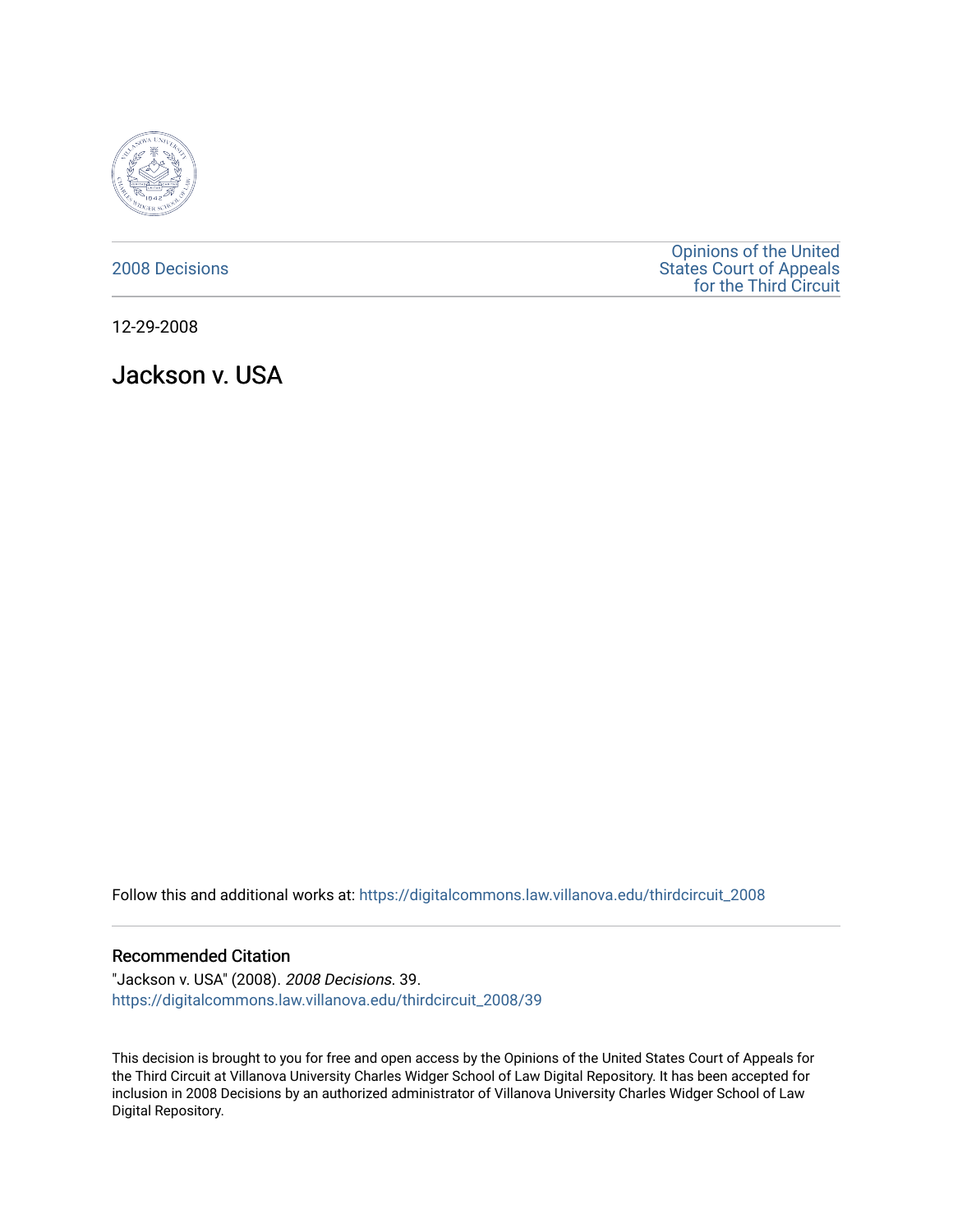#### BLD-121 **NOT PRECEDENTIAL**

## UNITED STATES COURT OF APPEALS FOR THE THIRD CIRCUIT

No. 07-4628 \_\_\_\_\_\_\_\_\_\_\_

GRADY JACKSON, JR., Appellant

v.

UNITED STATES OF AMERICA \_\_\_\_\_\_\_\_\_\_\_\_\_\_\_\_\_\_\_\_\_\_\_\_\_\_\_\_\_\_\_\_\_\_\_\_

On Appeal from the United States District Court for the Western District of Pennsylvania (D.C. Civil No. 06-cv-00154) District Judge: Honorable Sean J. McLaughlin

\_\_\_\_\_\_\_\_\_\_\_\_\_\_\_\_\_\_\_\_\_\_\_\_\_\_\_\_\_\_\_\_\_\_\_\_

Submitted for Possible Dismissal Pursuant to 28 U.S.C. § 1915(e)(2)(B) or Summary Action Pursuant to Third Circuit LAR 27.4 and I.O.P. 10.6 January 30, 2008 Before: MCKEE, RENDELL and SMITH, Circuit Judges

(Opinion filed December 29, 2008 )

# OPINION \_\_\_\_\_\_\_\_\_

PER CURIAM

Grady Jackson, Jr. appeals the District Court's order granting appellee's motion to

dismiss his complaint. The procedural history of this case and the details of Jackson's

claims are well known to the parties, set forth in the District Court's thorough opinion,